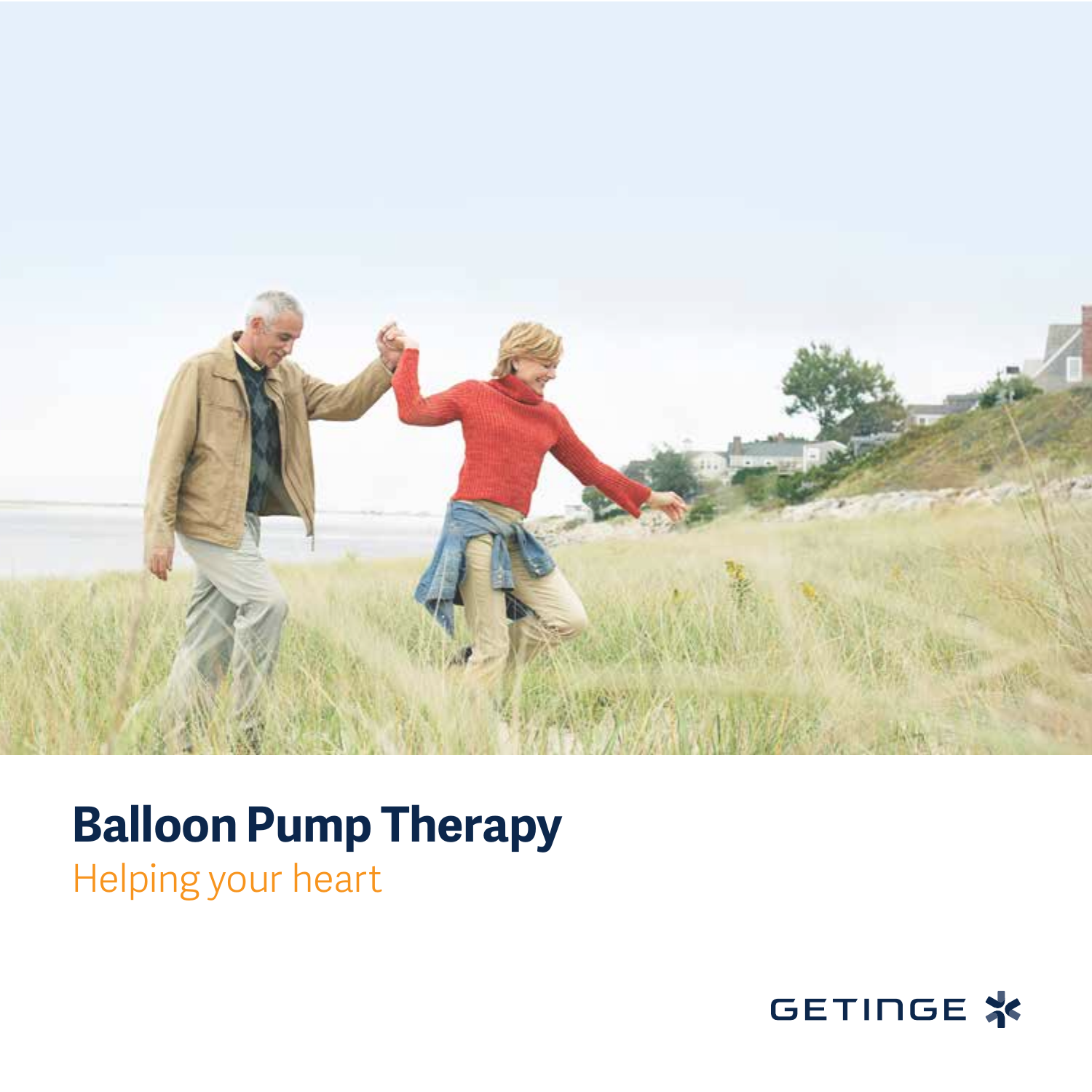## **Balloon Pump Therapy**

#### Helping the heart



**For patients with certain heart conditions,**the use of an Intra-aortic Balloon Pump is an effective way to help the heart work more efficiently. The balloon pump helps by increasing the amount of oxygen to the heart, while decreasing the workload on the heart.

If your doctor has prescribed Intra-aortic Balloon Pump therapy, you're in good company. More than 185,000 patients throughout the world receive this therapy each year.



**The Intra-aortic Balloon assists your heart during both its rest phase and work phase.** In the rest phase of the heart, the balloon inflates, pushing more oxygen-rich blood to your coronary arteries. In the work phase of the heart, the balloon deflates, decreasing the blood pressure in the aorta, which makes it easier for the heart to eject blood. This takes the workload off the heart, allowing it to function more efficiently.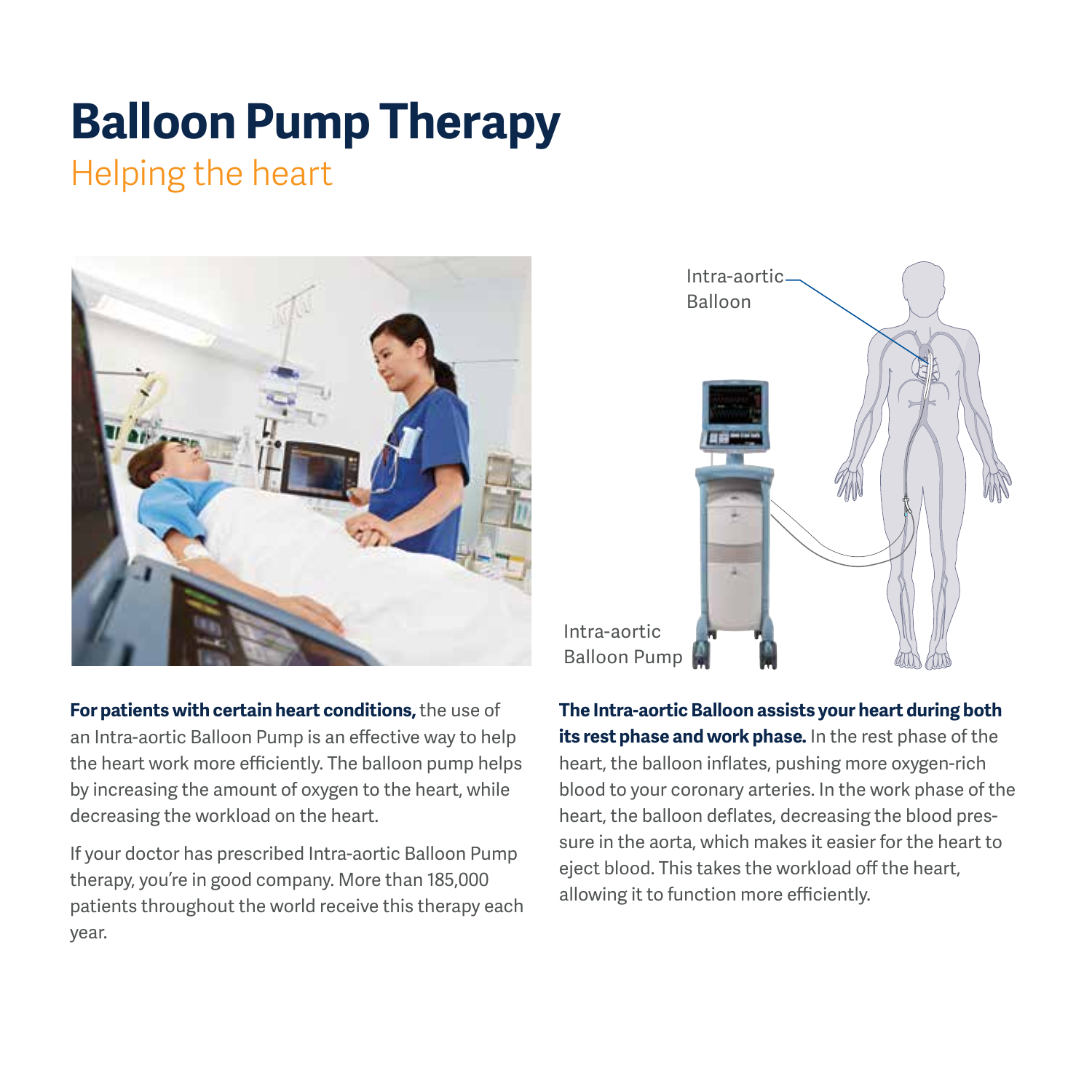### **Your Heart**

### How it works





#### **Your heart is a muscular pump with a very**

**demanding job:** to pump oxygen-rich blood to every part of your body. Once your body's tissues have taken the oxygen needed, the oxygen-depleted blood is returned to the two chambers on the right side of your heart. These chambers then pump the blood into your lungs, where it is replenished with fresh oxygen and returned to the left side of your heart.

**During the heart's work phase,** the two left chambers of your heart pump the newly oxygenated blood throughout your body once again. The oxygen-rich blood leaves your heart through the aorta, which is the largest artery in your body.

Of course, your heart needs its own continuous supply of fuel in order to work efficiently. It has a network of oxygen supply lines called coronary arteries, which begin at the base of your aorta and surround your heart muscle in the same way the fingers of your hand wrap around a ball.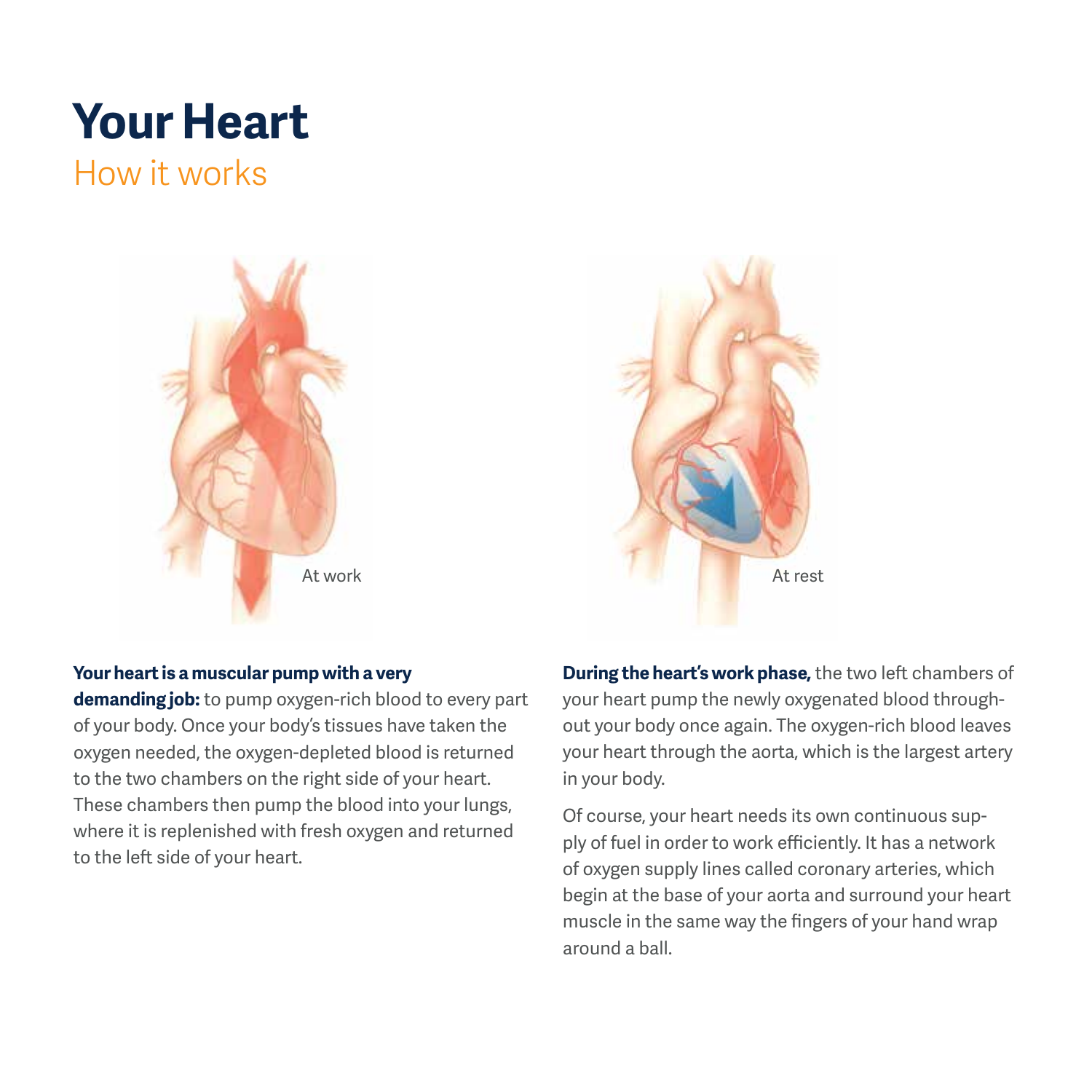### **What to Expect**

#### During Intra-aortic Balloon Pump Therapy



**Most likely, the therapy will be initiated in a Cardiac Cath Lab or an Operating Room;** and afterwards, you will be taken to an Intensive Care Unit. Here are a few tips that can help you feel more at ease:

- **• Bed rest is important during the therapy.** To help ensure that your balloon catheter functions properly, don't sit up, get out of bed, or bend the leg in which the balloon catheter is inserted.
- **• You will be able to hear the balloon pump machine inflating and deflating.** Don't be concerned when the balloon pump stops briefly, as it is programmed to do so at certain intervals. During this time, your heart will continue to beat on its own.

Remember, a nurse or health care professional trained in the operation of the balloon pump will be monitoring the machine throughout your therapy.

- **• Let your nurse or physician know if you notice any changes in your condition,** particularly chest pain, chest heaviness, numbness or tingling.
- **• When the therapy is no longer needed,** a physician or other trained health care professional will remove the balloon catheter and hold pressure on the site until the bleeding stops. You will be on bed rest for a while after that and your nurse will give you instructions on when you can bend your leg, sit up and get out of bed.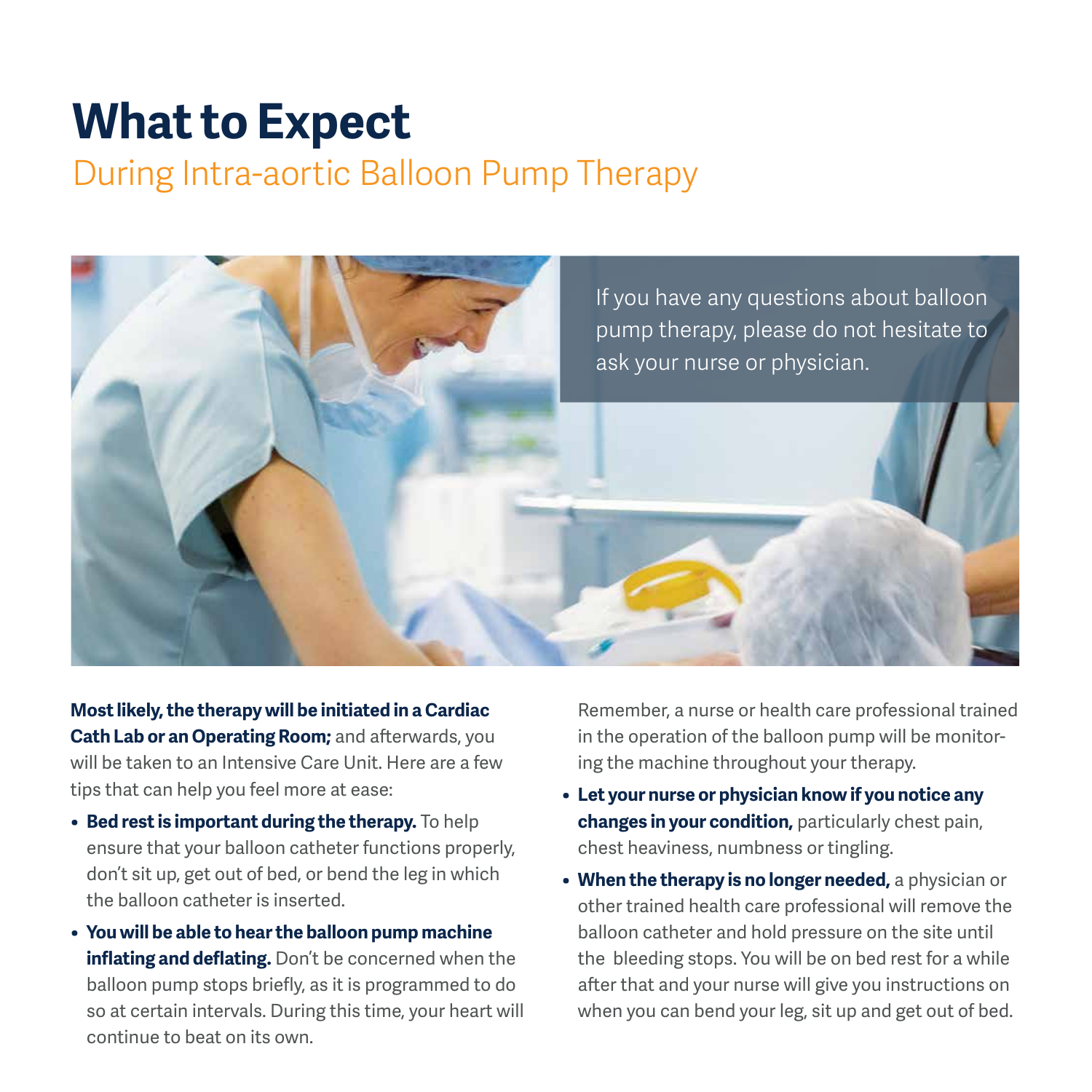